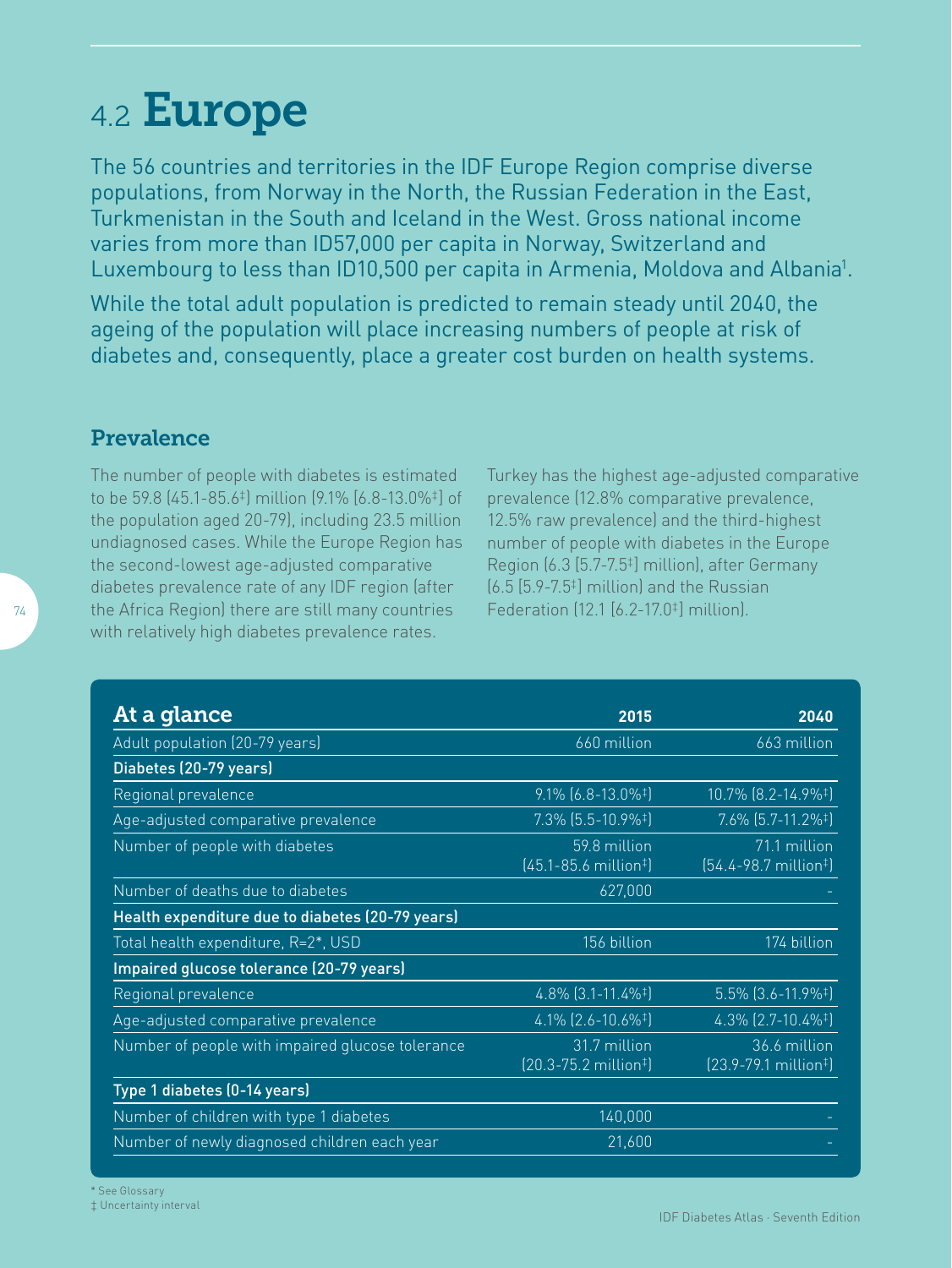A further 31.7 million people, 4.8% of adults aged 20-79, are estimated to be living with impaired glucose tolerance and are at increased risk of developing diabetes. Indeed, by 2040, it is predicted that there will be 71.1 million adults living with diabetes in the Europe Region.

Age is an important risk factor for type 2 diabetes. In the Europe Region, 30.8% of the general population are aged between 50 and 79 years in 2015 and this is expected to increase to 35.6% by 2040. To a large degree, the high prevalence of type 2 diabetes and impaired glucose tolerance are a consequence of the ageing of Europe's population.

Europe has the highest number of children with type 1 diabetes compared with the other IDF regions – approximately 140,000. The region also has one of the highest incidence rates of type 1 diabetes in children, with an estimated 21,600 new cases per year. It is also home to the country with the world's highest incidence of type 1 diabetes in children, Finland, which has 62.3 new cases per 100,000 children each year. The European countries making the largest contribution to the overall numbers in type 1 diabetes in children are the United Kingdom, the Russian Federation and Germany.

# **Mortality**

Approximately 627,000 people aged 20-79 died from diabetes during 2015 in the Europe Region. About one quarter (26.3%) of these deaths were in people under the age of 60, which partly reflects the age distribution of the population, but also may be related to improved survival rates due to more responsive health systems. There were slightly more deaths due to diabetes in women compared to men (315,000 vs 312,000, respectively).

# Health expenditure

Estimates indicate that diabetes was responsible for 9% of total health expenditure in the Europe Region for 2015, equivalent to USD156 billion (R=2\*) to USD290 billion (R=3\*) (ID169 billion to ID311 billion). This translates to USD2,610 to USD4,854 (ID2,821 to ID5,202) per person with diabetes per year.

Just as there are wide variations in the prevalence of diabetes across the region, the range between countries of average diabetesrelated healthcare spending was also large – from USD10,083 (ID8,235) per person with diabetes in Luxembourg to just USD122 (ID296) per person with diabetes in Tajikistan.

# Data sources

A total of 58 data sources from 33 countries were used to generate adult diabetes estimates for the 56 countries in the region. Estimates for Denmark, Germany, Israel, Portugal, Romania, Spain, Sweden and Turkey were based on studies conducted within the last five years. There was a lack of population-based nationwide data using oral glucose tolerance tests for screening in many countries. Only 14 countries in the region had nationwide studies based on oral glucose tolerance tests, and only Portugal and Turkey had conducted theirs within the last five years. Diabetes prevalence figures for the remaining countries may be underestimates.

Estimates for Denmark were based in part on age-stratified national registry data. The United Kingdom's 2015 National Health Service report of 3.3 million adults diagnosed with diabetes was not age-stratified, and thus was not able to be used in this edition of the IDF Diabetes Atlas.

The region had by far the most complete and reliable data for type 1 diabetes in children. A large proportion of countries have registries that are either nationwide or cover several different parts of a country.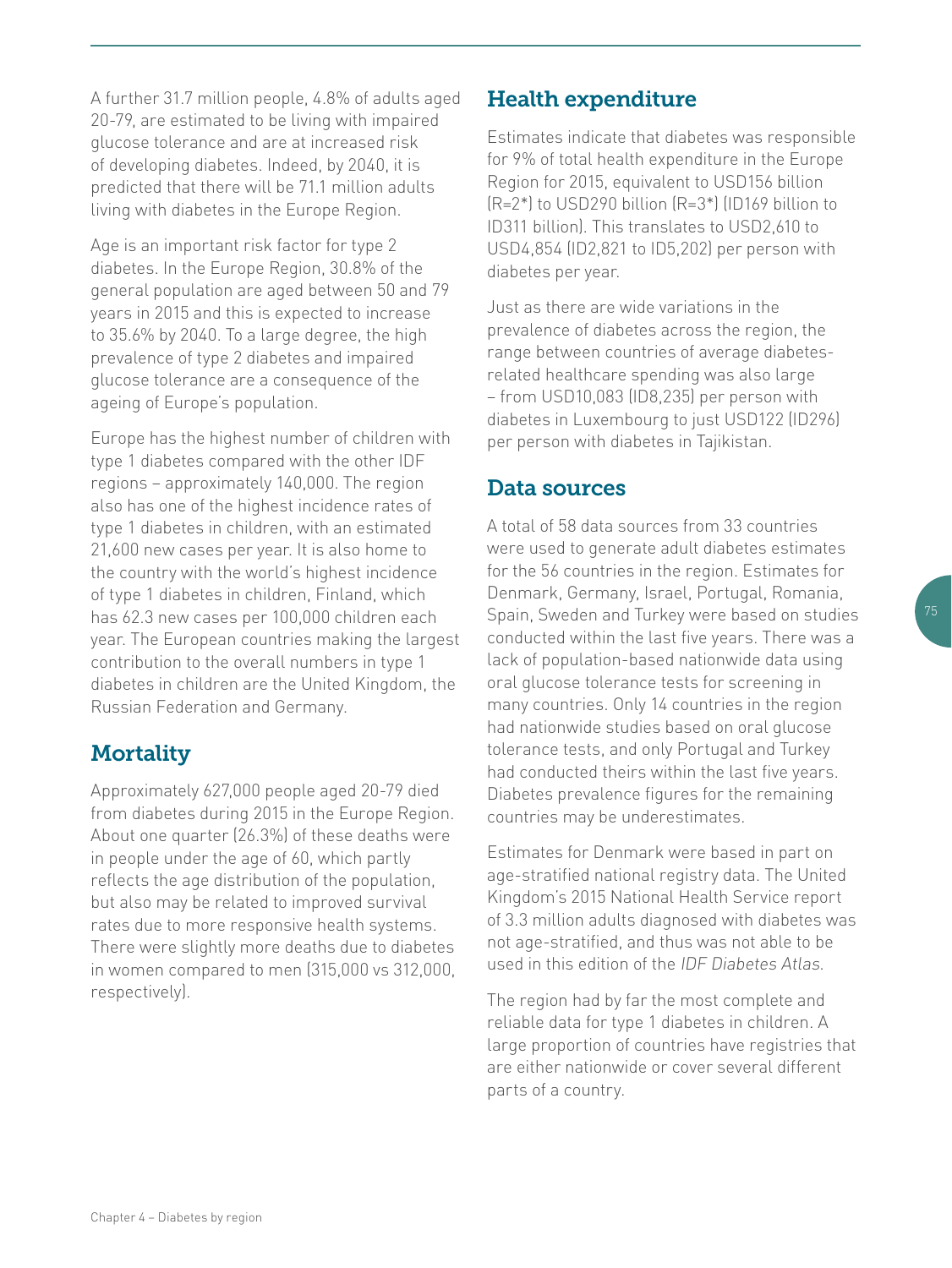